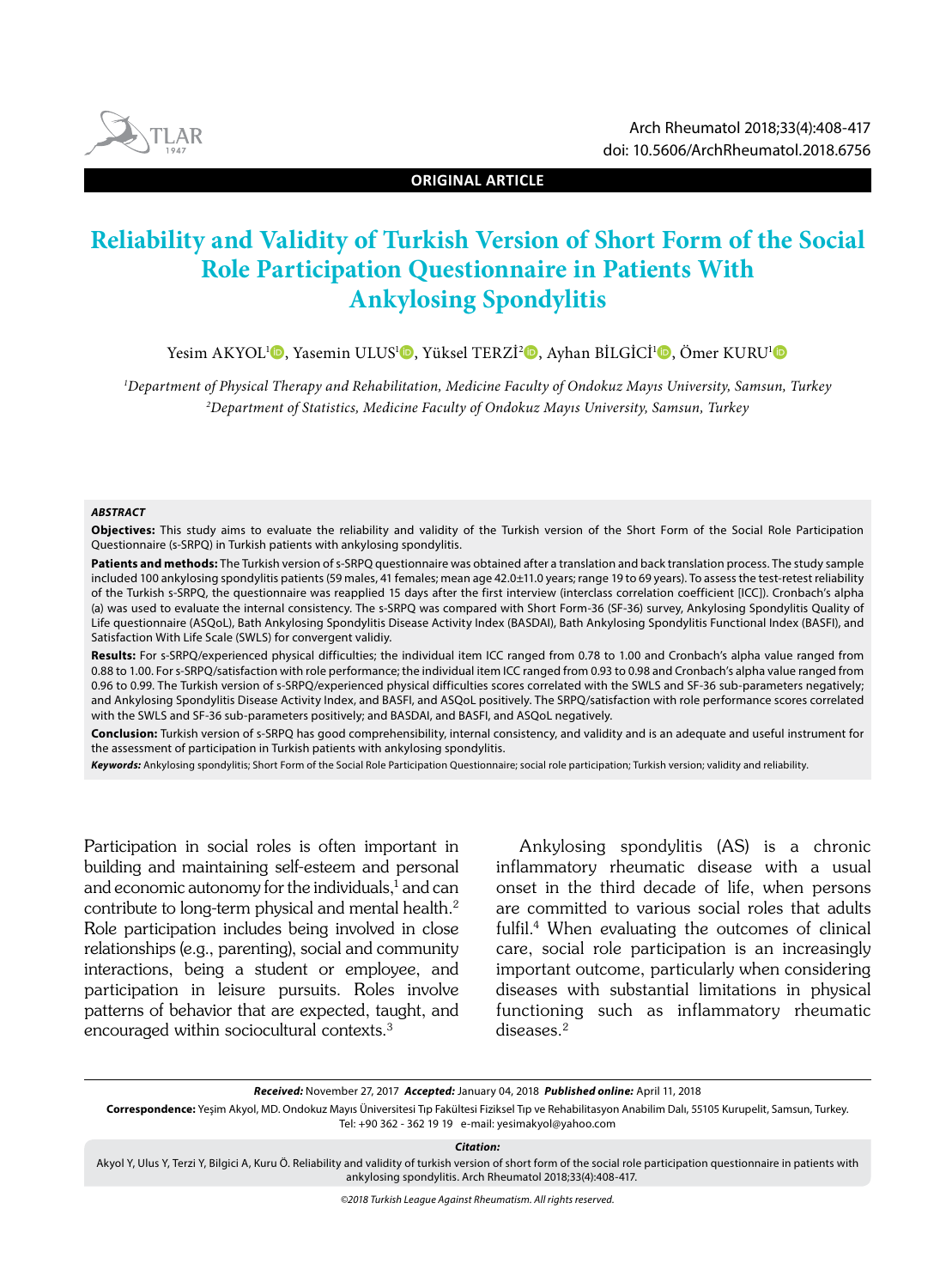Interest in the investigations concerning social role among people with arthritis has been significantly increased in last decades.<sup>5,6</sup> Social role participation scales have gained importance in patients with arthritis for studies investigating efficacy of new therapy strategies and identification of perceived health status. The first scale, named the "Social Role Participation Questionnaire (SRPQ)" was developed to assess the effect of health on 11 important social roles and four dimensions in populations with arthritis by Gignac et al.<sup>3</sup> in 2008. After this study, Davis et al.7 has shown that this questionnaire is reliable and valid in assessing social role participation in patients with AS. Recently, Oude Voshaar et al.2 developed a Short Form of the SRPQ (s-SRPQ) including six social roles along two dimensions in patients with AS to facilitate data collection in clinical studies and practice. sSRPQ is presented at the end of the article (Appendix). They demonstrated that the s-SRPQ retains the measurement properties of the original SRPQ and seems useful for measuring the effect of AS on participation. A short form of the instrument might be more feasible to use in research settings because redundant items are deleted and the chance of missing or nonapplicable items is minimized. It may also ultimately facilitate routine outcome data collection in clinical practice. This instrument was developed for English-speaking patients, thus translation and adaptation to other languages and cultures are needed. To the best of our knowledge, s-SRPQ has not yet been translated for use in Turkey. Therefore, in this study, we aimed to evaluate the reliability and validity of the Turkish version of the s-SRPQ in Turkish patients with AS.

# PATIENTS AND METHODS

The study was conducted at the Department of Physical Medicine and Rehabilitation of Medical Faculty of Ondokuz Mayıs University between March 2017 and October 2017. The study sample included 100 AS patients (59 males, 41 females; mean age  $42.0\pm11.0$  years; range 19 to 69 years). The study protocol was approved by the Faculty Ethics Committee (B.30.2.ODM.0.20.08/718). A written informed consent was obtained from each participant. The study was conducted in line with the principals of the Declaration of Helsinki.

The inclusion criteria for the study were fulfilling the modified New York classification criteria of  $AS<sup>8</sup>$  and being over 18 years of age. The exclusion criteria were psychiatric disorders that may affect outcome scores or failure to speak Turkish fluently.

All participants were questioned about age, sex, employment status, education level, duration of disease, received treatment for AS, and duration of medications used. Height, weight, and Body Mass Index (kg/m<sup>2</sup>) were measured according to international standards. Patients were also evaluated by visual analog scale (VAS, 0-10 cm) for pain. Modified lumbar Schober's test and chest expansion<sup>9</sup> were assessed in order to measure the spinal movement limitation in participants. All of the evaluations were conducted by a medical doctor.

The s-SRPQ assesses participation across six social roles along two dimensions, "experienced physical difficulties" and "satisfaction with role performance". Respondents complete the satisfaction and difficulty they experience with the following social roles: planning/engaging social events, travel or vacation, employment, education, intimate relationships, relationships with family. For each dimension, a summary score can be calculated for presenting the average. An overall experienced physical difficulties score is obtained by averaging the six items of the experienced difficulties scale, yielding a score ranging from 1 to 4, with higher scores indicating higher perceived physical participation difficulties. An overall satisfaction with role performance score is obtained by averaging the six items of the satisfaction with role performance scale, yielding a score ranging from 1 to 5 with higher scores indicating higher overall satisfaction.<sup>2</sup>

To assess the validity of the s-SRPQ, it was compared with Short Form-36 Health Survey (SF-36), Ankylosing Spondylitis Quality of Life Questionnaire (ASQoL), Satisfaction With Life Scale (SWLS), Bath Ankylosing Spondylitis Disease Activity Index (BASDAI), and Bath Ankylosing Spondylitis Functional Index (BASFI).

The SF-36: It is a generic instrument consisting of 36 items and measuring eight different aspects of health status. The items of the SF-36 are grouped into eight subscales: physical functioning (10 items), role limitation due to physical health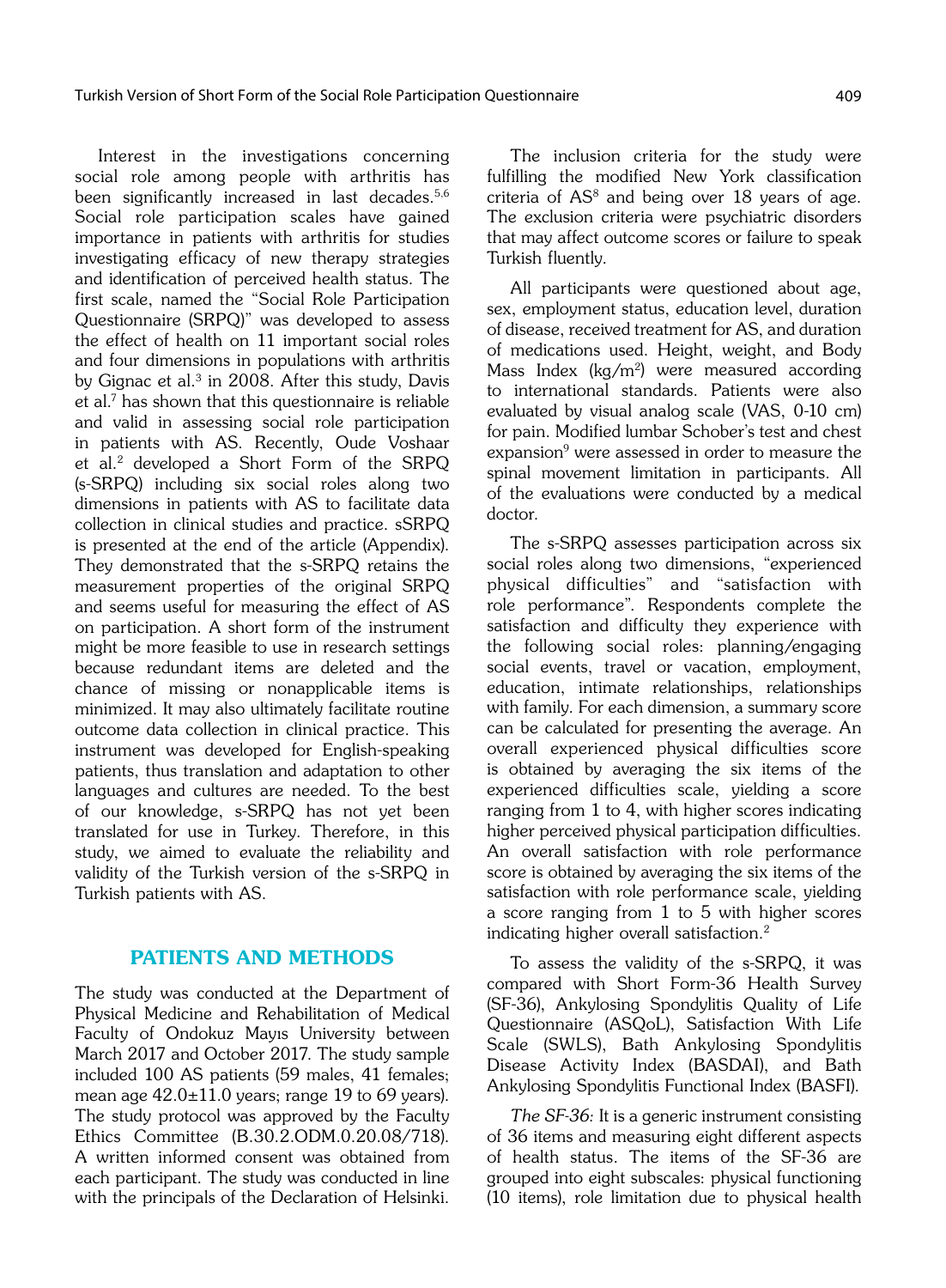problems (four items), bodily pain (two items), general health perception (five items), vitality (four items), social functioning (two items), role limitation due to emotional problems (three items), and mental health (five items). The first four subscales are combined to produce one summary measure: a physical component summary and the second four subscales are combined to produce another summary measure: a mental component summary. These 35 questions are associated with the health status during the period of the last four weeks. The questionnaire also includes a single item that provides information about the assessment of the current health condition in comparison to the health condition a year ago. Items are scored in the range from 0 to 100 and a higher score means a better health status.10 The reliability and validity of the Turkish form of SF-36 was performed by Kocyigit et al.<sup>11</sup>

The ASQoL: It is a self-reported questionnaire that assesses quality of life of patients with AS. The ASQoL comprises 18 questions, each with a dichotomous ''yes/no'' response format, scored "1" and "0," respectively. Total scores range from 0 to 18, with a higher score indicating poor quality of life.12 The reliability and validity of the Turkish form of ASQoL was performed by Duruoz et al.13

The SWLS: It is a self-reported questionnaire that assesses the overall satisfaction with the respondent's life. The questionnaire has five items that can be rated on a Likert scale (1 not at all agree to 7 totally agree). Total scores range from 5 to 35, higher scores indicating more life satisfaction.<sup>14</sup> The validity and reliability of the SWLS were performed in the Turkish population.15

The BASDAI: It is a self-administered questionnaire that assesses disease activity of patients with AS. This questionnaire consists of six questions relating to five major symptoms including fatigue, spinal pain, joint pain/swelling, areas of localized tenderness, and morning stiffness. Morning stiffness is measured in terms of both severity and duration. The patients are asked to mark the degree to which they experienced the aforementioned symptoms over the previous week. Each of the first five questions are answered on 10-cm, unmarked, horizontal VAS excepting the words "none" and "very severe" at opposite ends, while the scale for degree of morning stiffness is graded every 15 minutes between 0 hour and two hours. The mean of these two scores on morning stiffness is calculated. The total BASDAI score is obtained by converting the overall index (0-50) to a 0-10 scale.16 The validity and reliability of the BASDAI were performed in the Turkish population.<sup>17</sup>

The BASFI: It is a self-administered questionnaire that assesses functional status of patients with AS. This index includes eight items on daily activities and two items assessing the patient's ability to cope with everyday life. Items on the BASFI are scored on a 10-cm VAS. The VAS is unmarked, except for the words "easy" and "impossible" at either end of the line to indicate the direction of the severity. The mean of the 10 scales yields the total score, ranging between  $0$  and  $10^{18}$  The validity and reliability of the BASFI were performed in the Turkish population.19

All subjects were reevaluated two weeks later using an interclass correlation coefficient. In the second examination, s-SRPQ, SF-36, ASQoL, SWLS, BASDAI, and BASFI were asked again for test-retest evaluation.

The s-SRPQ was translated into Turkish by three Turkish medical doctors who were proficient in English. Discrepancies in initial translations were addressed with the assistance of a fourth independent translator. The Turkish version of the s-SRPQ was then translated back into English by two English-speaking language specialists who were blinded to the original scale and the objective of the study. The differences between translated versions were evaluated, and a satisfactory compliance with the original scale was achieved by consensus of the translators. Firstly, ten Turkish AS patients filled the questionnaire and then they were asked whether they could understand all items of the Turkish s-SRPQ. None of the patients in this initial group reported a problem with any item of the s-SRPQ. Then, the 100 patients who constituted the study group completed the s-SRPQ.

# Statistical analysis

In this study, the sample size for 0.99 power and p<0.05 was calculated as 100. All data were analyzed with IBM SPSS Statistics for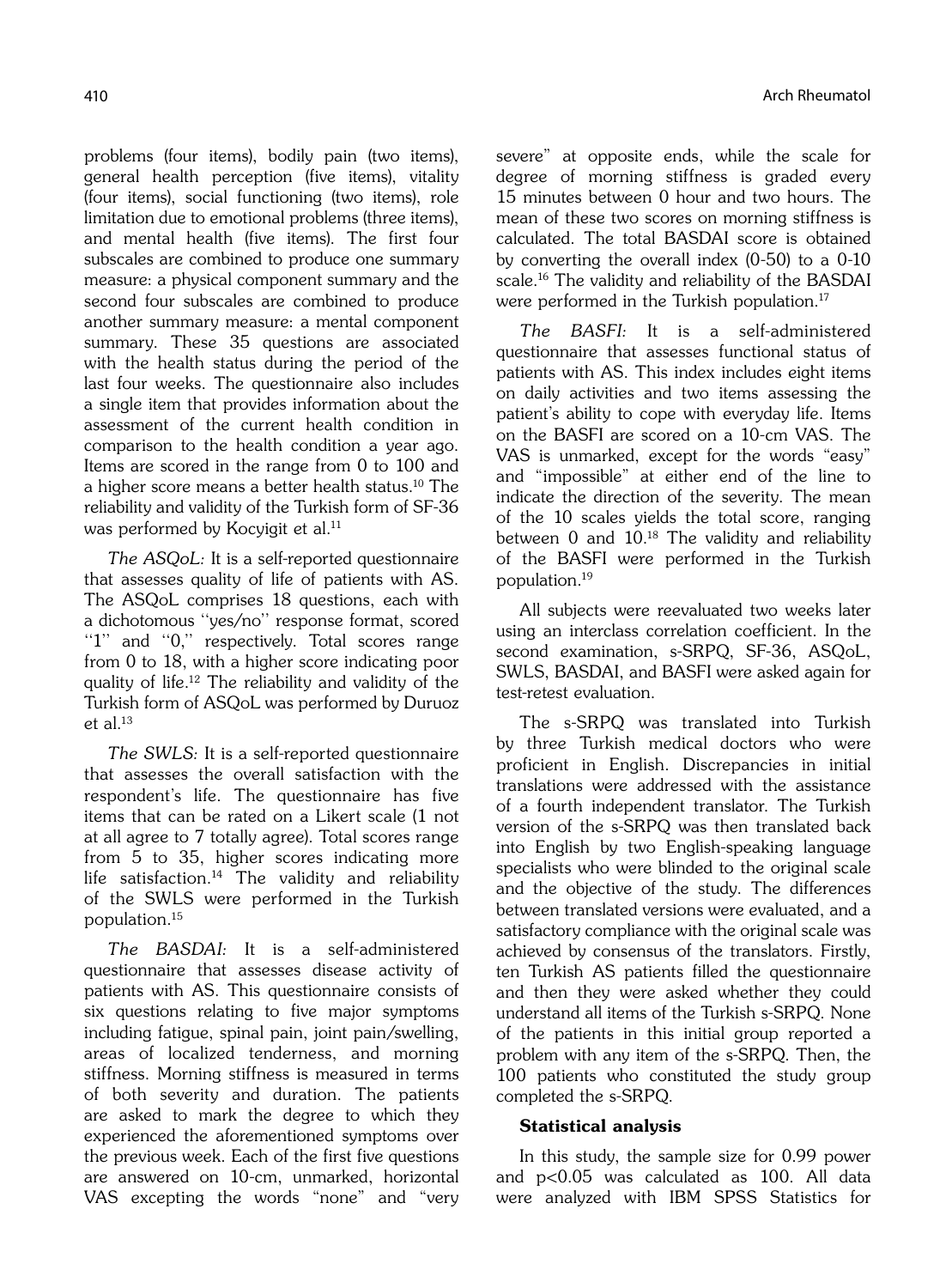| Characteristics                                             | Mean±SD         | Median         | Min-Max     |
|-------------------------------------------------------------|-----------------|----------------|-------------|
| Age (year)                                                  | $42.0 \pm 11.0$ | 42             | 19-69       |
| Body Mass Index (kg/m <sup>2</sup> )                        | $28.2 \pm 6.5$  | 27             | 17-63       |
| Disease duration (years)                                    | $7.3 + 6.2$     | 5              | $1-30$      |
| Duration of biologic agents used (months)                   | $45.0 \pm 34.4$ | 36             | $3-144$     |
| Pain (Visual Analog Scale, 0-10 cm)                         |                 |                |             |
| Activity                                                    | $4.3 \pm 2.6$   | 4              | $0 - 10$    |
| Rest                                                        | $4.4 \pm 2.5$   | 4              | $0 - 10$    |
| Chest expansion (cm)                                        | $4.2 \pm 0.9$   | 4              | $1-5$       |
| Modified Schober's test (cm)                                | $4.1 \pm 0.9$   | $\overline{4}$ | $1-5$       |
| Bath Ankylosing Spondylitis Disease Activity Index (0-10)   | $3.5 \pm 2.3$   | 3.4            | $0.2 - 8.6$ |
| Bath Ankylosing Spondylitis Functional Index (0-10)         | $2.0 \pm 2.5$   | 0.6            | $0 - 8.3$   |
| Short Form of The Social Role Participation Questionnaire   |                 |                |             |
| Experienced physical difficulties (6-24)                    | $1.9 + 0.7$     | 1.9            | $1 - 3.5$   |
| Satisfaction with role performance (6-30)                   | $3.1 \pm 1.3$   | 3              | $1-5$       |
| Ankylosing Spondylitis Quality of Life Questionnaire (0-18) | $5.5 \pm 5.4$   | 4              | $0-18$      |
| Satisfaction With Life Scale (5-35)                         | $22.9+6.7$      | 24             | $10 - 35$   |
| Short Form-36 Health Survey                                 |                 |                |             |
| Physical functioning                                        | $71.2 \pm 27.5$ | 75             | $0 - 100$   |
| Physical role limitations                                   | $44.8 \pm 48.5$ | $\mathbf{0}$   | $0 - 100$   |
| Bodily pain                                                 | $64.7 \pm 23.6$ | 66             | 10-100      |
| General health                                              | $48.2 \pm 22.0$ | 50             | 5-95        |
| Vitality/energy                                             | $60.5 \pm 20.7$ | 65             | $5-100$     |
| Social functioning                                          | $71.2 \pm 27.8$ | 75             | $0 - 100$   |
| Emotional role                                              | $77.1 \pm 40.4$ | 100            | $0 - 100$   |
| Mental health                                               | $68.8 \pm 16.9$ | 72             | 16-96       |

Windows, Version 20.0 software (IBM Corp., Armonk, NY, USA). Descriptive statistics were used to characterize the sample. The Kolmogorov-Smirnov test was used to analyze normal distribution assumption of the quantitative

outcomes and all parameters were not normally distributed. Non-parametric statistical tests were used because of the ordinal nature of the outcome measures. Nonparametric tests for independent samples were used to test differences in s-SRPQ

|                                 |    | s-SRPQ                            |         |           |                                    |                            |        |           |           |
|---------------------------------|----|-----------------------------------|---------|-----------|------------------------------------|----------------------------|--------|-----------|-----------|
|                                 | n  | Experienced physical difficulties |         |           | Satisfaction with role performance |                            |        |           |           |
|                                 |    | $Mean \pm SD$                     | Median  | Min-Max   | $\boldsymbol{p}$                   | $Mean \pm SD$              | Median | Min-Max   | p         |
| <b>Sex</b>                      |    |                                   |         |           | $0.010**$                          |                            |        |           | $0.002**$ |
| Female                          | 41 | $2.1 \pm 0.7$                     | 2.1     | $1 - 3.5$ |                                    | $2.6 \pm 1.2$              | 2.5    | $1-5$     |           |
| Male                            | 59 | $1.7 \pm 0.7$                     | 1.5     | $1 - 3.5$ |                                    | $3.4 \pm 1.3$              | 3.8    | $1-5$     |           |
| Marital status                  |    |                                   |         |           | $0.022*$                           |                            |        |           | 0.084     |
| Married                         | 82 | $1.9 + 0.7$                       | 2       | $1 - 3.5$ |                                    | $3.0 \pm 1.3$              | 1.1    | $1-3$     |           |
| Other                           | 18 | $1.5 \pm 0.6$                     | 2.8     | $1-5$     |                                    | $3.6 \pm 1.2$              | 3.8    | $1.1 - 5$ |           |
| Education                       |    |                                   |         |           | $0.001**$                          |                            |        |           | $0.001**$ |
| Primary education               | 65 | $2.0 \pm 0.8$                     | 2.1     | $1 - 3.5$ |                                    | $2.8 \pm 1.3$              | 1.3    | $1 - 3.1$ |           |
| Secondary education $+$ college | 35 | $1.5 \pm 0.6$                     | 2.6     | $1-5$     |                                    | $3.7 \pm 1.1$              | 3.8    | $1.1 - 5$ |           |
| Employment status               |    |                                   |         |           | $0.001**$                          |                            |        |           | $0.000**$ |
| Housewife                       | 33 | $2.2 \pm 0.6^{\circ}$             | 2.2     | $1 - 3.5$ |                                    | $2.3 \pm 1.0^{\circ}$      | 2.4    | $1-4.5$   |           |
| Retired                         | 9  | $1.9 \pm 1.1^{ab}$                | 1.4     | $1 - 3.5$ |                                    | $3.1 \pm 1.5^{ab}$         | 3.6    | $1.1 - 5$ |           |
| Working                         | 28 | $1.5 \pm 0.6^b$                   | 1.1     | $1 - 3.1$ |                                    | $3.7 \pm 1.2^b$            | 3.9    | $1-5$     |           |
| Officer                         | 10 | $1.4 \pm 0.5^{\circ}$             | 1.2     | $1-2.3$   |                                    | $3.9 \pm 1.1$ <sup>b</sup> | 4      | $2 - 5$   |           |
| Other                           | 20 | $1.8 \pm 0.7$ <sup>ab</sup>       | 1.8     | $1-3$     |                                    | $3.1 \pm 1.3^{ab}$         | 3      | $1-5$     |           |
| Disease activity                |    |                                   |         |           | $0.000**$                          |                            |        |           | $0.000**$ |
| Low $(BASDAI < 4)$              | 58 | $1.6 \pm 0.7$                     | $1.2\,$ | $1 - 3.5$ |                                    | $3.6 \pm 1.2$              | 4      | $1-5$     |           |
| High (BASDAI $\geq 4$ )         | 42 | $2.2 \pm 0.6$                     | 2.2     | $1 - 3.1$ |                                    | $2.3 \pm 0.9$              | 2.2    | $1-4$     |           |

s-SRPQ: Short Form of The Social Role Participation Questionnaire; SD: Standard deviation; Min: Minimum; Max: Maximum; BASDAI: Bath Ankylosing<br>Spondylitis Disease Activity Index; \* Significant p<0.05; \*\* Significant p<0.01 groups.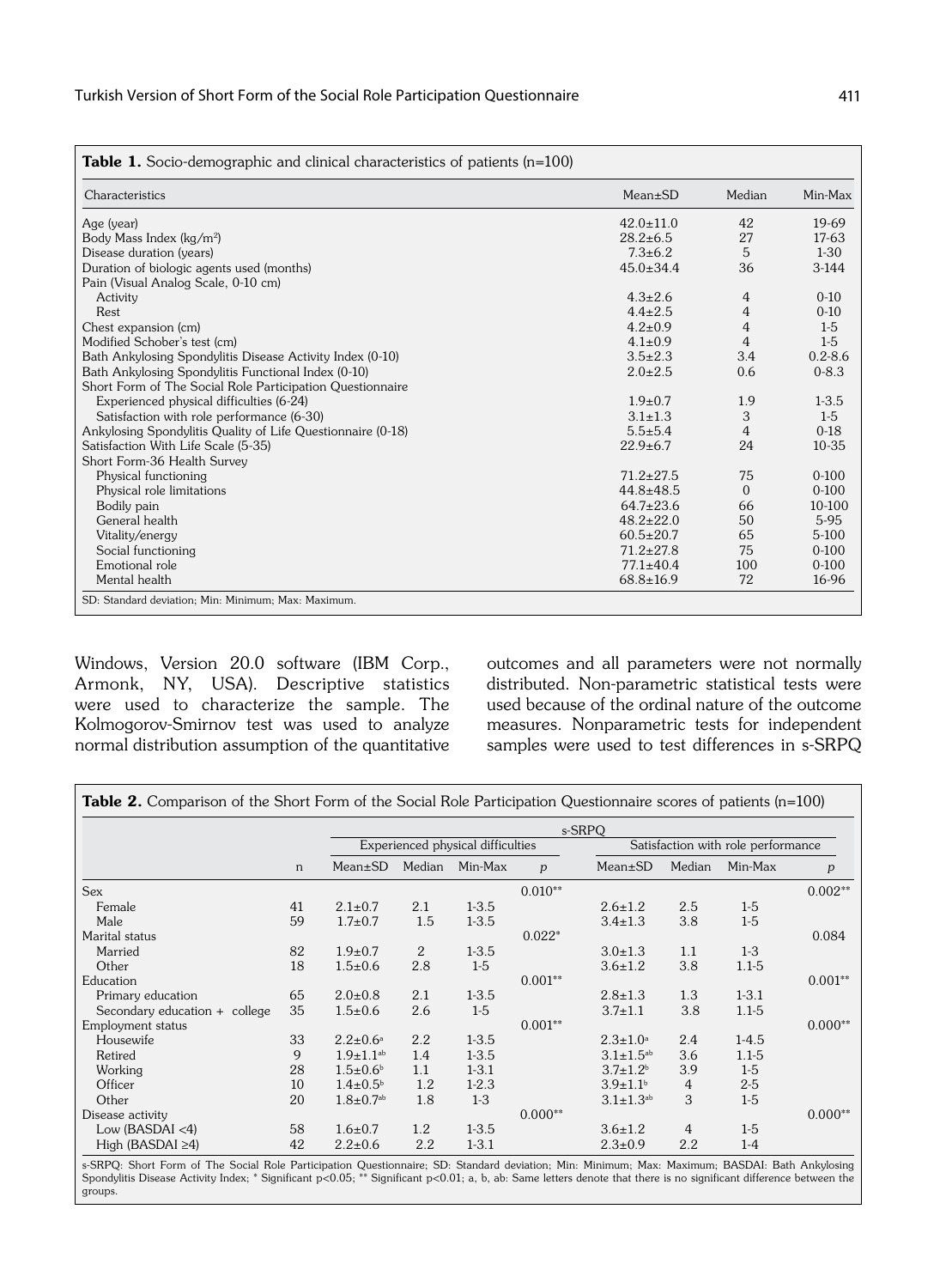| <b>Table 3.</b> Internal consistency and test-retest reliability<br>of Turkish Short Form of the Social Role Participation<br>Questionnaire |            |                |  |  |
|---------------------------------------------------------------------------------------------------------------------------------------------|------------|----------------|--|--|
| s-SRPQ questions                                                                                                                            | <b>ICC</b> | Cronbach alpha |  |  |
| Experienced physical difficulties                                                                                                           |            |                |  |  |
| $1st$ question                                                                                                                              | 0.99       | 0.99           |  |  |
| $2nd$ question                                                                                                                              | 0.98       | 0.99           |  |  |
| $3rd$ question                                                                                                                              | 1.00       | 1.00           |  |  |
| $4th$ question                                                                                                                              | 0.96       | 0.98           |  |  |
| $5th$ question                                                                                                                              | 0.96       | 0.98           |  |  |
| $6th$ question                                                                                                                              | 0.78       | 0.88           |  |  |
| Satisfaction with role performance                                                                                                          |            |                |  |  |
| $1st$ question                                                                                                                              | 0.98       | 0.99           |  |  |
| $2nd$ question                                                                                                                              | 0.98       | 0.99           |  |  |
| 3 <sup>rd</sup> question                                                                                                                    | 0.96       | 0.98           |  |  |
| $4th$ question                                                                                                                              | 0.97       | 0.98           |  |  |
| $5th$ question                                                                                                                              | 093        | 0.96           |  |  |
| $6th$ question                                                                                                                              | 0.97       | 0.98           |  |  |
| s-SRPQ: Short Form of the Social Role Participation Questionnaire; ICC:<br>Intraclass correlation coefficient.                              |            |                |  |  |

scores between groups (Mann-Whitney U test for two groups or the Kruskal-Wallis one-way analysis of variance for three or more groups). For group comparison, Kruskal-Wallis test with the Bonferroni correction was used for multiple comparisons of continuous variables.

Internal reliability of s-SRPQ was evaluated by calculating the Cronbach's alpha coefficient (alpha ≥0.70 was considered significant) for the whole scale. Test-retest reliability was assessed by the intraclass correlation coefficient (ICC) between scores obtained in the main survey and follow-up (ICC  $\geq 0.85$  was considered). For testretest reliability assessment, 100 patients were assessed twice with a two-week interval by the same researcher.

Construct validity was evaluated by exploratory factor analysis. The internal structure of s-SRPQ was examined by factor analysis, first by using principal component analysis with varimax rotation, then by using oblique rotation to assess inter-correlation between factors, and finally by specifying a single factor solution to determine the unity of the scale. The Kaiser-Meyer-Olkin (KMO) test was performed to evaluate sample adequacy. The number of components was determined according to the eigenvalue.

Convergent validity was assessed by examining the correlation between s-SRPQ and other parameters. Correlation was assessed by Spearman's correlation analysis. P value of

| Table 4. Internal consistency and test-retest reliability of Short Form of the Social Role Participation Questionnaire               |        |          |                  |                                        |                                        |
|--------------------------------------------------------------------------------------------------------------------------------------|--------|----------|------------------|----------------------------------------|----------------------------------------|
| s-SRPQ                                                                                                                               | Median | Range    | Cronbach's alpha | <b>ICC</b><br>$(95\%CI)$               | Test-retest reliability<br>$(95\%CI)$  |
| Experienced physical difficulties<br>Satisfaction with role performance                                                              | 3      | 2.5<br>4 | 0.99<br>0.99     | $0.99(0.99-0.99)$<br>$0.98(0.98-0.99)$ | $0.99(0.98-0.99)$<br>$0.98(0.98-0.99)$ |
| s-SRPQ: Short Form of the Social Role Participation Questionnaire; ICC: Intraclass correlation coefficient; CI: Confidence interval. |        |          |                  |                                        |                                        |

|                                                      | s-SRPQ scores                     |                                    |  |  |
|------------------------------------------------------|-----------------------------------|------------------------------------|--|--|
|                                                      | Experienced physical difficulties | Satisfaction with role performance |  |  |
|                                                      | r                                 | r                                  |  |  |
| Bath Ankylosing Spondylitis Disease Activity Index   | $0.58**$                          | $-0.61**$                          |  |  |
| Bath Ankylosing Spondylitis Functional Index         | $0.75**$                          | $-0.71**$                          |  |  |
| Ankylosing Spondylitis Quality of Life Questionnaire | $0.78**$                          | $-0.79**$                          |  |  |
| Satisfaction With Life Scale                         | $-0.50**$                         | $0.50**$                           |  |  |
| Short Form-36 Health Survey                          |                                   |                                    |  |  |
| Physical functioning                                 | $-0.78**$                         | $0.77**$                           |  |  |
| Bodily pain                                          | $-0.73**$                         | $0.70**$                           |  |  |
| General health                                       | $-0.38**$                         | $0.40**$                           |  |  |
| Vitality/energy                                      | $-0.64**$                         | $0.66**$                           |  |  |
| Social functioning                                   | $-0.34**$                         | $0.38**$                           |  |  |
| Emotional role                                       | $-0.64**$                         | $0.64**$                           |  |  |
| Mental health                                        | $-0.73**$                         | $0.72**$                           |  |  |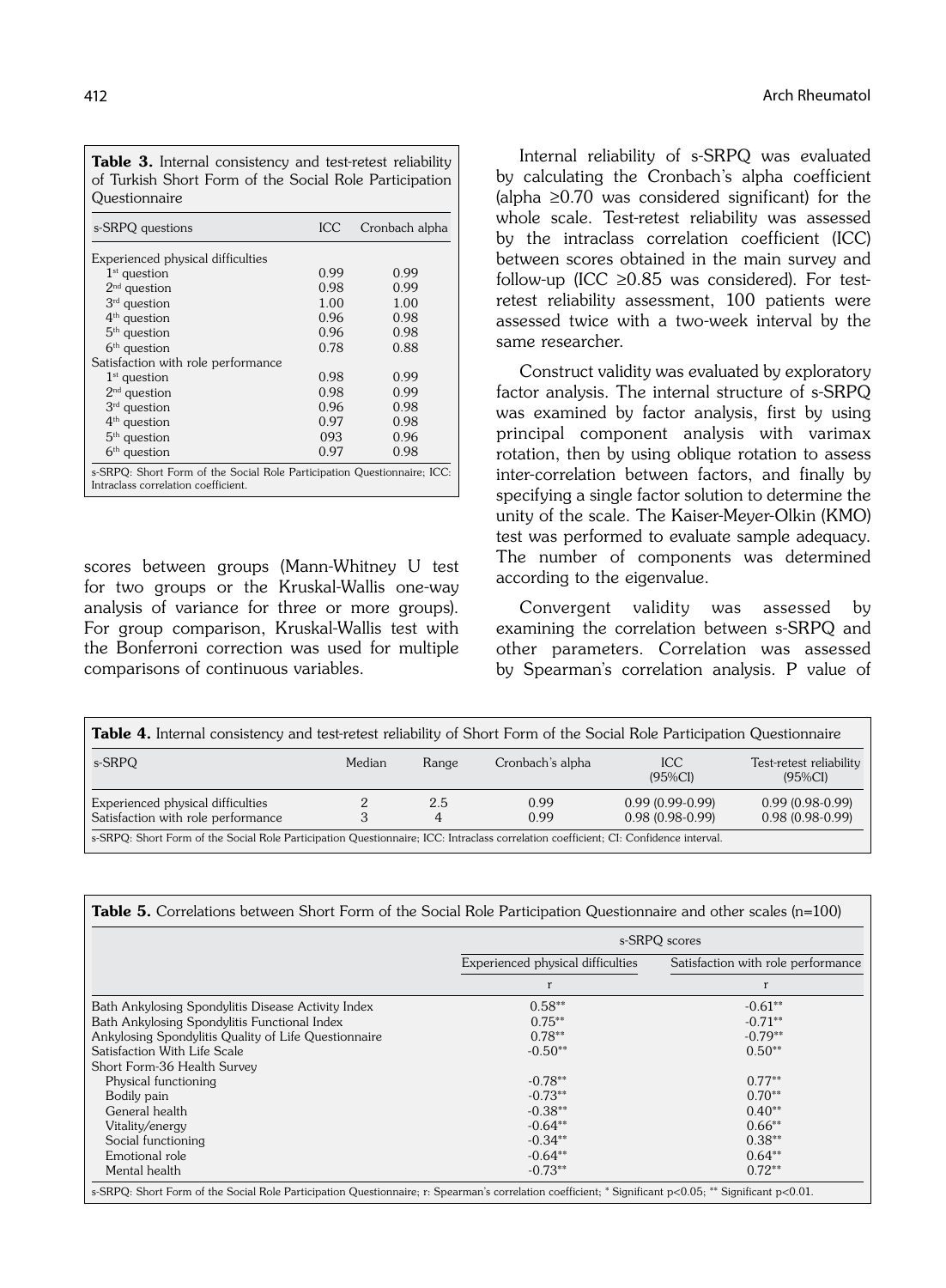| Participation Questionnaire item |                                             |                                    |             |  |  |  |
|----------------------------------|---------------------------------------------|------------------------------------|-------------|--|--|--|
|                                  | s-SRPO<br>Experienced physical difficulties |                                    |             |  |  |  |
|                                  | Indicators                                  | Factor load                        | Communality |  |  |  |
| Item 1                           | Social events                               | 0.86                               | 0.75        |  |  |  |
| Item 2                           | Travel or vacation                          | 0.83                               | 0.69        |  |  |  |
| Item 3                           | Employment                                  | 0.88                               | 0.78        |  |  |  |
| Item 4                           | Education                                   | 0.93                               | 0.87        |  |  |  |
| Item 5                           | Intimate relationships                      | 0.88                               | 0.78        |  |  |  |
| Item 6                           | Relationship with family                    | 0.86                               | 0.75        |  |  |  |
| Kaiser-Meyer-Olkin test          | 0.90                                        |                                    |             |  |  |  |
| Eigenvalues                      | 4.64                                        |                                    |             |  |  |  |
| Explained variance               | 77.38                                       |                                    |             |  |  |  |
| Cronbach's alpha                 | 0.937                                       |                                    |             |  |  |  |
|                                  | s-SRPO                                      |                                    |             |  |  |  |
|                                  |                                             | Satisfaction with role performance |             |  |  |  |
|                                  | Indicators                                  | Factor load                        | Communality |  |  |  |
| Item 1                           | Social events                               | 0.90                               | 0.82        |  |  |  |
| Item 2                           | Travel or vacation                          | 0.88                               | 0.77        |  |  |  |
| Item 3                           | Employment                                  | 0.90                               | 0.80        |  |  |  |
| Item 4                           | Education                                   | 0.92                               | 0.86        |  |  |  |
| Item 5                           | 0.88<br>Intimate relationships<br>0.78      |                                    |             |  |  |  |
| Item 6                           | 0.83<br>0.91<br>Relationship with family    |                                    |             |  |  |  |
| Kaiser-Meyer-Olkin test          | 0.89                                        |                                    |             |  |  |  |
| Eigenvalues                      | 4.89                                        |                                    |             |  |  |  |
| Explained variance               | 81.55                                       |                                    |             |  |  |  |
|                                  |                                             |                                    |             |  |  |  |

Table 6. Results of factor analysis of each Turkish Short Form of the Social Role

less than 0.05 was considered as statistically significant.

# RESULTS

Socio-demographic and clinical characteristics of the patients were provided in Table 1. The mean age of participants was 42.0±11.0 years (range 19 to 69 years) and disease duration was  $7.3\pm6.2$  years (range 1 to 30 years). The study population consisted of AS patients using biological agents. Comparison of the s-SRPQ scores of the patients according to the demographic features and disease activity were presented in Table 2. The Turkish s-SRPQ/experienced physical difficulties scores were significantly higher and the s-SRPQ/satisfaction with role performance scores were significantly lower in female subjects, in primary education level, and in subjects who had a high disease activity (p<0.05). Married participants had statistically higher s-SRPQ/experienced physical difficulties scores (p<0.05), but s-SRPQ/satisfaction with role performance scores were not statistically significant in terms of marital status (p>0.05). The s-SRPQ/experienced physical difficulties scores of housewives were higher and their s-SRPQ/ satisfaction with role performance scores were lower than workers or officers (p<0.01) (Table 2).

Internal consistency and test-retest reliability of Turkish s-SRPQ were provided in Table 3. For s-SRPQ/experienced physical difficulties; the individual item ICC ranged from 0.78 to 1.00 and Cronbach's alpha value ranged from 0.88 to 1.00. For s-SRPQ/satisfaction with role performance; the individual item ICC ranged from 0.93 to 0.98 and Cronbach's alpha value ranged from 0.96 to 0.99 (Table 3).

Test-retest correlation coefficients of s-SRPQ/ experienced physical difficulties and s-SRPQ/ satisfaction with role performance were also found as 0.99 and 0.98, respectively, which indicated high test-retest reliability (Table 4).

Correlations between the s-SRPQ and other scales were given in Table 5. The Turkish version of s-SRPQ/experienced physical difficulties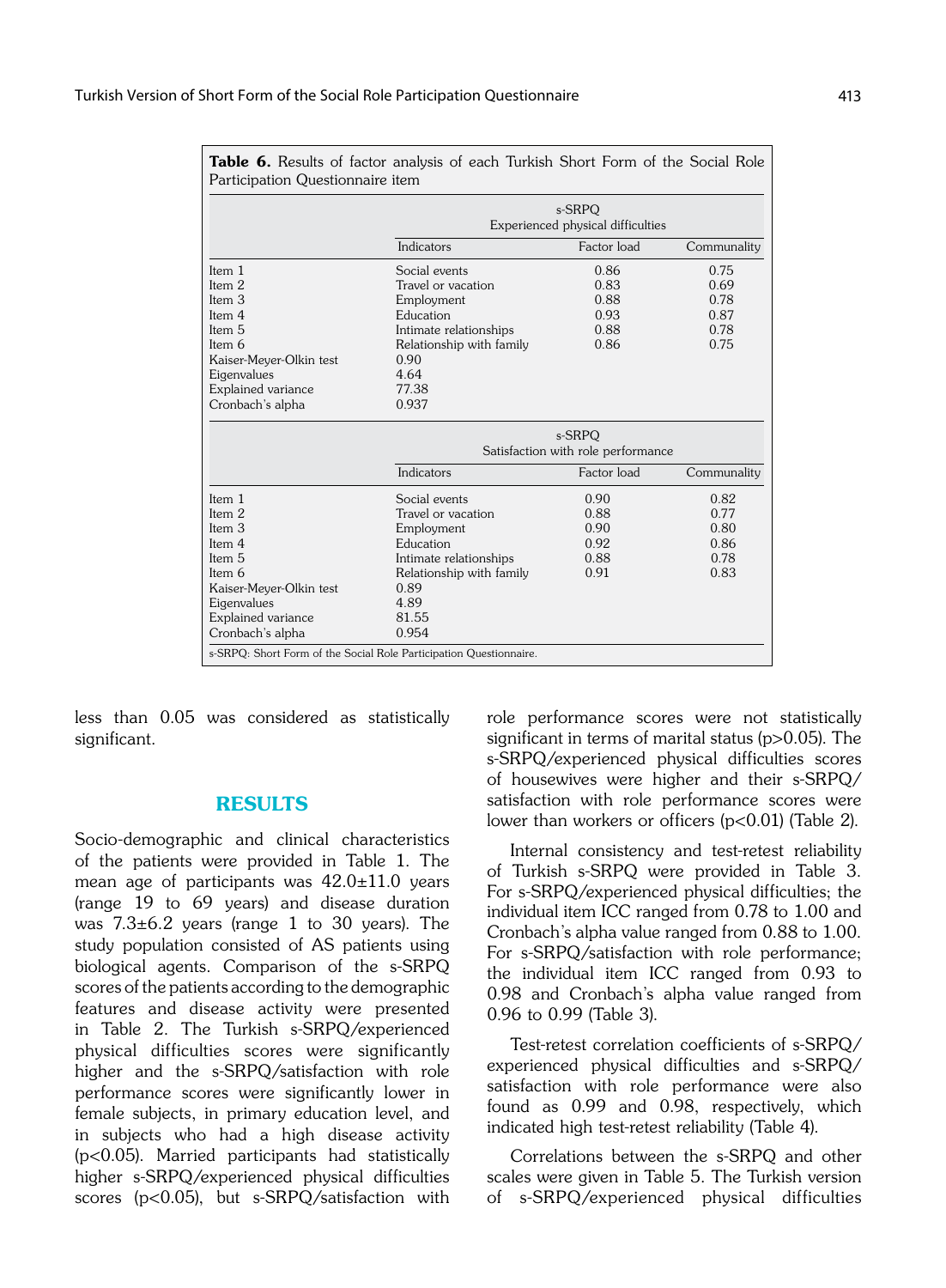scores negatively and strongly correlated with the SWLS and SF-36 sub-parameters scores (except general health (r=-0.38) and social functioning  $(r=0.40)$  (p<0.01). There were also strong positive correlations between s-SRPQ/experienced physical difficulties scores and BASDAI, BASFI, and ASQoL scores (p<0.01). Strong positive correlations were detected between the SRPQ/ satisfaction with role performance scores and SWLS and SF-36 sub-parameters scores (except general health (r=-0.34) and social functioning  $(r=0.38)$  (p<0.01). There were also strong negative correlations between s-SRPQ/satisfaction with role performance scores and BASDAI, BASFI, and ASQoL scores (p<0.01) (Table 5).

Factor analysis of the six items in s-SRPQ/ experienced physical difficulties and s-SRPQ/ satisfaction with role performance revealed one factor above eigenvalue of 1, which was more prominent (Table 6). Each item was represented in factor analysis. At the end of the analysis, KMO values were determined as 0.90 and 0.89, which were observed to be suitable values for the analysis of essential variables in the s-SRPQ/experienced physical difficulties and s-SRPQ/satisfaction with role performance, respectively. The matrix variance was 77% and 81% for factor load in the s-SRPQ/experienced physical difficulties and s-SRPQ/satisfaction with role performance, respectively. As a result, the construct validity of our translated questionnaire was evaluated as satisfactory (Table 6).

# **DISCUSSION**

Oude Voshaar et al.<sup>2</sup> developed the s-SRPQ to evaluate the social role participation of patients with AS, in 2016. They demonstrated that s-SRPQ retains the reliability and construct validity of the original version, and reported that the current brief version is more "user friendly" and can be used in both clinical and research settings. It is known that the cross-cultural validation of original instruments is important to facilitate international comparisons and multinational studies. The goal of the present study was to evaluate the validity and reliability of a Turkish language version of s-SRPQ scale.

Cronbach's a coefficient provides us with internal consistency of the scale tested where values over 0.80 are accepted as a higher index of consistency.20 In this study, the analysis of internal validity of the Turkish s-SRPQ revealed that the scale individual items presented adequate internal consistency (Cronbach's alpha value for s-SRPQ/experienced physical difficulties ranged from 0.88 to 1.00 and for s-SRPQ/satisfaction with role performance ranged from 0.98 to 0.99). In the original study by Oude Voshaar et al., $2$ reliability coefficient determined for the s-SRPQ/ experienced physical difficulties was 0.91 and s-SRPQ/satisfaction with role performance was 0.86. In the current study, the internal consistency results of the Turkish s-SRPQ were similar to the original questionnaire.

Test-retest reliability was estimated using ICCs.21 Test-retest reliability of the original s-SRPQ has not been evaluated. In the current study, ICC was determined as 0.99 and 0.98 for two dimensions of s-SRPQ. This result indicates that Turkish SRPQ has good reliability, which means that it is a consistent questionnaire from one time to another.

Factor analysis is a collection of methods used to examine how underlying constructs influence the responses on a number of measured variables.<sup>22</sup> The Bartlett's test value was determined before the assessment of factor construct and found to be suitable for factor analysis ( $p=0.001$ ). The internal structure of the original SRPQ scale was examined by factor analysis. The KMO is used to compare an observed correlation coefficient and the partial correlation coefficient. In this study, KMO values were 0.90 and 0.89 for two dimensions of the s-SRPQ, which may be considered adequate.

Convergent validity was assessed by reviewing the magnitude and direction of the correlation of Turkish s-SRPQ scores to other scores on other measures. In the current study, two dimensions of s-SRPQ were strongly correlated with SWLS, ASQoL, and most of the SF-36 sub-parameters. The weak relationship between s-SRPQ and SF-36 general health and social functioning sub-parameters may be due to SF-36 being a general instrument evaluating health status and not being disease specific. Strong correlations were also found between two dimensions of s-SRPQ and BASDAI, and BASFI. These results indicated that lower SRPQ/experienced physical difficulties and higher SRPQ/satisfaction with role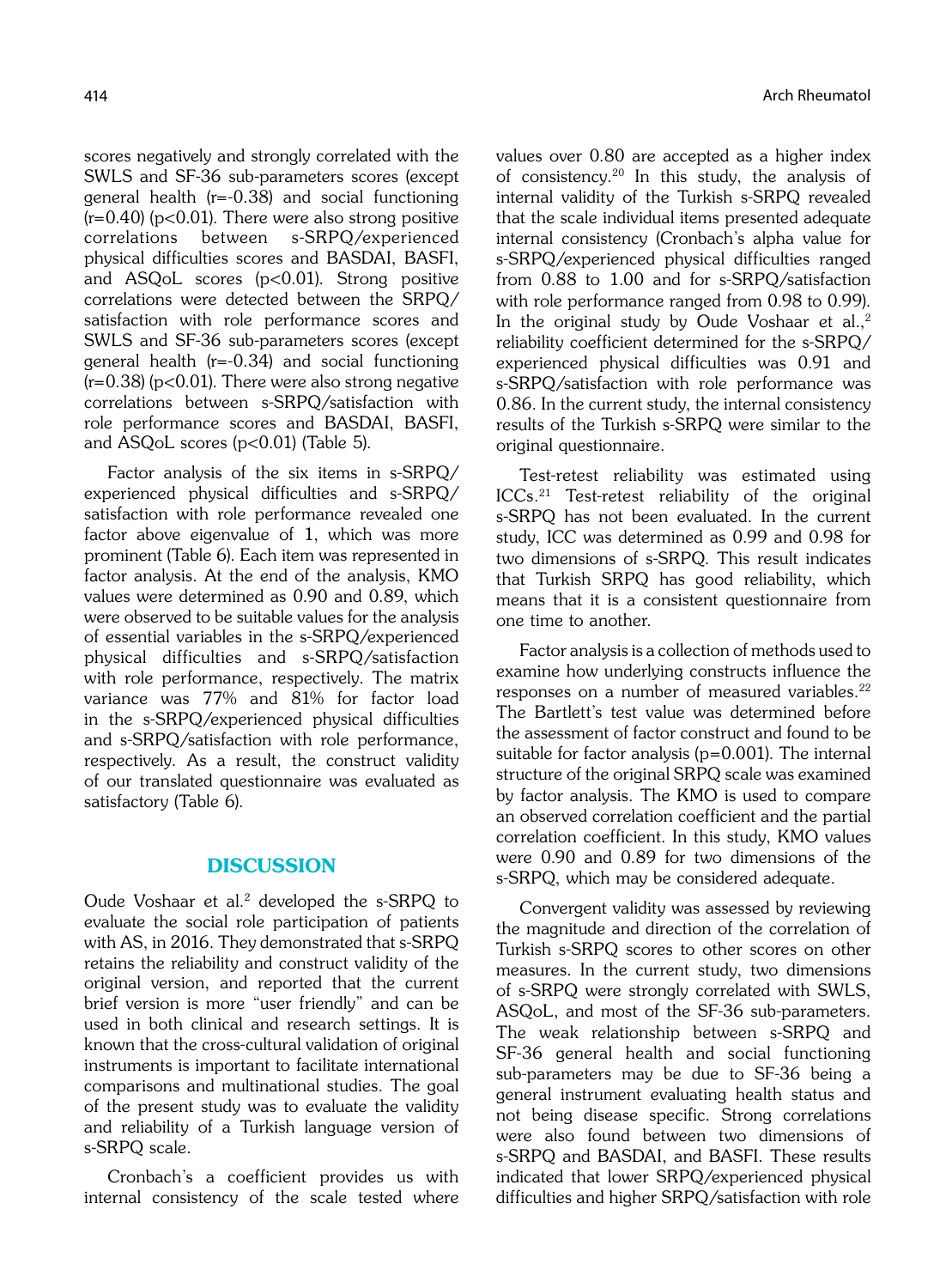performance scores were associated with lower disease activity, more independent functional status, and better quality of life and life satisfaction. Oude Voshaar et al.2 demonstrated a similar pattern of correlations between the original s-SRPQ and SF-36, and SWLS. Convergent validity of the Turkish s-SRPQ was shown to be comparable to the original as evidenced by similar results of both studies. Results of the current study indicated a strong correlation between the Turkish s-SRPQ and the gold standard criteria for clinical evaluation of AS.

In line with the original  $s$ -SRPQ,<sup>2</sup> it was found that the Turkish version of s-SRPQ was able to distinguish the difference between low (BASDAI<4) and high (BASDAI≥4) disease activity among patients with AS. The effect of socio-demographic data (sex, marital status, education, and employment status) on original s-SRPQ has not been assessed. In our study, female patients and patients with lower education level had more experienced physical difficulties but had poor satisfaction with role performance. Married patients had higher s-SRPQ/experienced physical difficulties scores. The experienced physical difficulties of housewives were more than workers or officers and their satisfaction with role performance was lower. These results indicate that AS patients with female sex, low education level, and high disease activity may have more difficulty in social role participation. Social participation in AS patients who are married and housewives appears to be adversely affected.

To the best of our knowledge, this is the first study to evaluate the Turkish version of the s-SRPQ in patients with AS. Present study translated the s-SRPQ into Turkish, and further tested several aspects of its validity among patients with AS. We observed that the Turkish version of s-SRPQ was easily understood and applied in a short time by patients with AS. The internal reliability, test-retest reliability, and concurrent validity indicate that the Turkish s-SRPQ has good clinimetric characteristics for Turkish AS patients. Although the s-SRPQ was developed for use in patients with AS, its items represent general roles and were not restricted to any AS-specific area. It would therefore be interesting for future studies to assess its performance in other disease groups.

In conclusion, the findings of this study confirm that Turkish s-SRPQ has good reliability and validity as a measure of social role participation such as perceived physical participation difficulties and life satisfaction in Turkish AS patients. Turkish s-SRPQ may be an important instrument for the assessment of social health status both in research and clinical practice.

#### Declaration of conflicting interests

The authors declared no conflicts of interest with respect to the authorship and/or publication of this article.

#### Funding

The authors received no financial support for the research and/or authorship of this article.

## REFERENCES

- 1. Gordeev VS, Maksymowych WP, Evers SM, Ament A, Schachna L, Boonen A. Role of contextual factors in health-related quality of life in ankylosing spondylitis. Ann Rheum Dis 2010;69:108-12.
- 2. Oude Voshaar M, van Onna M, van Genderen S, van de Laar M, van der Heijde D, Heuft L, et al. Development and Validation of a Short Form of the Social Role Participation Questionnaire in Patients with Ankylosing Spondylitis. J Rheumatol 2016;43:1386-92.
- 3. Gignac MA, Backman CL, Davis AM, Lacaille D, Mattison CA, Montie P, et al. Understanding social role participation: what matters to people with arthritis? J Rheumatol 2008;35:1655-63.
- 4. Sieper J, Braun J, Rudwaleit M, Boonen A, Zink A. Ankylosing spondylitis: an overview. Ann Rheum Dis 2002;61:8-18.
- 5. Durak M, Senol-Durak E, Gencoz T. Psychometric properties of the satisfaction with life scale among Turkish university students, correctional officers, and elderly adults. Soc Indic Res 2010;99:413-29.
- 6. Geuskens GA, Burdorf A, Hazes JM. Consequences of rheumatoid arthritis for performance of social roles- -a literature review. J Rheumatol 2007;34:1248-60.
- 7. Davis AM, Palaganas MP, Badley EM, Gladman DD, Inman RD, Gignac MA. Measuring participation in people with spondyloarthritis using the social role participation questionnaire. Ann Rheum Dis 2011;70:1765-9.
- van der Linden S, Valkenburg HA, Cats A. Evaluation of diagnostic criteria for ankylosing spondylitis. A proposal for modification of the New York criteria. Arthritis Rheum 1984;27: 361-8.
- 9. Landewé R, van Tubergen A. Clinical Tools to Assess and Monitor Spondyloarthritis. Curr Rheumatol Rep 2015;17:47.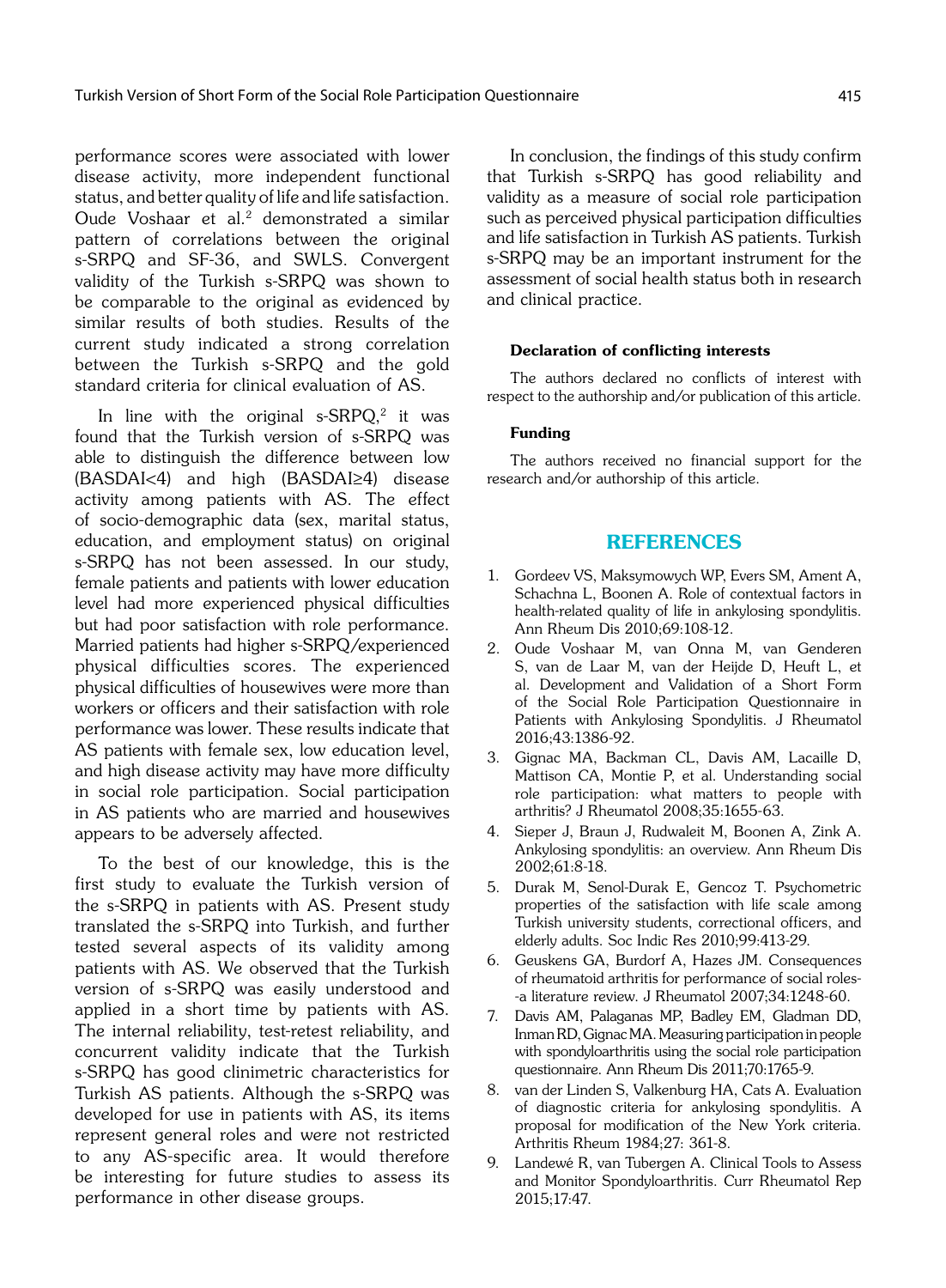- 10. Ware JE Jr, Sherbourne CD. The MOS 36-item shortform health survey (SF-36). I. Conceptual framework and item selection. Med Care 1992;30:473-83.
- 11. Koçyiğit H, Aydemir Ö, Ölmez N, Memiş A. Kısa. Form-36 KF-36)'nın Türkçe Versiyonunun Güvenilirliği ve Gecerliliği. İlac ve Tedavi Dergisi. 1999;12:102-6.
- 12. Doward LC, Spoorenberg A, Cook SA, Whalley D, Helliwell PS, Kay LJ, et al. Development of the ASQoL: a quality of life instrument specific to ankylosing spondylitis. Ann Rheum Dis 2003;62:20-6.
- 13. Duruöz MT, Doward L, Turan Y, Cerrahoglu L, Yurtkuran M, Calis M, et al. Translation and validation of the Turkish version of the Ankylosing Spondylitis Quality of Life (ASQOL) questionnaire. Rheumatol Int 2013;33:2717-22.
- 14. Arrindell WA, Meeuwesen L, Huyse FJ. The satisfaction with life scale (SWLS): Psychometric properties in a non-psychiatric medical outpatients sample. Pers Individual Differences 1991;12:117-23.
- 15. Durak M, Senol-Durak E, Gencoz T. Psychometric properties of the Satisfaction with Life Scale among Turkish university students, correctional officers, and elderly adults. Soc Indic Res 2010;99:413-29.
- 16. Garrett S, Jenkinson T, Kennedy LG, Whitelock H, Gaisford P, Calin A. A new approach to defining disease status in ankylosing spondylitis: the Bath Ankylosing Spondylitis Disease Activity Index. J Rheumatol 1994;21:2286-91.
- 17. Akkoc Y, Karatepe AG, Akar S, Kirazli Y, Akkoc N. A Turkish version of the Bath Ankylosing Spondylitis Disease Activity Index: reliability and validity. Rheumatol Int 2005;25:280-4.
- 18. Calin A, Garrett S, Whitelock H, Kennedy LG, O'Hea J, Mallorie P, et al. A new approach to defining functional ability in ankylosing spondylitis: the development of the Bath Ankylosing Spondylitis Functional Index. J Rheumatol 1994;21:2281-5.
- 19. Ozer HT, Sarpel T, Gulek B, Alparslan ZN, Erken E. The Turkish version of the Bath Ankylosing Spondylitis Functional Index: Reliability and validity. Clin Rheumatol 2005;24:123-8.
- 20. Streiner DL, Norman GR. Health Measurement Scales. New York: Oxford University Press; 1989.
- 21. Fleiss JL, Shrout PE. The effects of measurement errors on some multivariate procedures. Am J Public Health 1977;67:1188-91.
- 22. DeCoster J. Overview of Factor Analysis. 1998. Available from: http://www.stathelp.com/notes.html